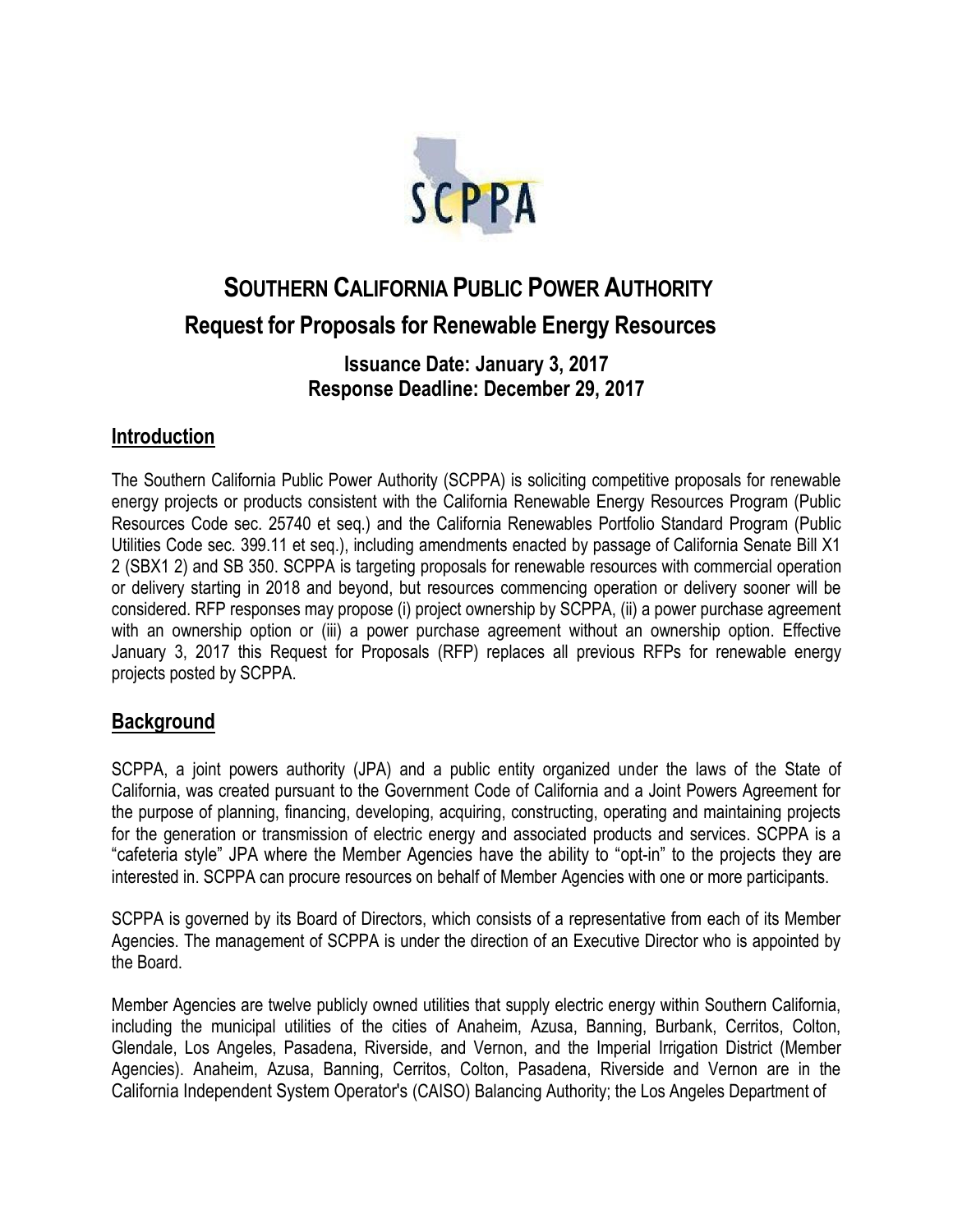Water and Power (LADWP), Burbank and Glendale are in the LADWP Balancing Authority; and the Imperial Irrigation District operates its own Balancing Authority.

Member Agencies' electric utilities are governed by their respective city councils or other locally elected governing bodies. Many Members established voluntary renewable targets before SBX1 2 went into effect, including the percentage of renewable energy they wish to obtain within their portfolio. Some have set targets as high as 40% by the year 2020. Most of our Members have already exceeded their interim targets of 20% renewable energy and are now updating their objectives to meet 33% by 2020 as mandated by SBX1 2 and an even higher renewables target of 50% by 2030 as per the enacted SB350.

SCPPA has an active working group focused on renewable energy development. This group, with representation from all twelve of the Member Agencies, meets once a month and has reviewed over eight hundred sixty (985) individual proposals since 2007. As a result, approximately 1,876 MW of capacity is now being or will be delivered through SCPPA resources in support of its members" renewable objectives.

## **Ownership Participation**

SCPPA is well positioned and experienced in facilitating joint ownership structures for renewable power or other projects for the benefit of its Member Agencies. SCPPA can acquire an ownership interest in a project and sell 100% of the output to interested Member Agencies at its cost. SCPPA would also consider power purchase agreements, either with or without an option to purchase the project during the term of the agreement or energy prepayment structures. There is a strong preference by most of the Member Agencies for optionality to purchase a project during the term of the power purchase agreement.

## **RPS and EPS Compliance**

SCPPA continues to seek cost effective resources to support its members' Renewable Portfolio Standard (RPS) objectives for 2018 and beyond. This rolling RFP<sup>1</sup> seeks to find a best combination of projects or products to deliver energy from facilities that will be RPS compliant (pursuant to Public Utilities Code Sections 399.16 (b)(1) and (b)(2), i.e., energy and associated RECs in Portfolio Content Category 1, which is strongly preferred, or Portfolio Content Category 2) and compliant with the emissions performance standard (EPS) regulations adopted by the California Energy Commission (20 Cal. Code of Regulations section 2900 et seq.) upon COD and throughout the term of the agreement.

SCPPA requires that during the term of any agreement, the Seller shall assume the risk of maintaining and bringing the facility or project into compliance should there be a change in law that renders the facility noncompliant with either RPS or EPS. Since this is one of the critical elements of a renewable project or product for SCPPA, please describe how this risk would be assumed and addressed by Seller.

SCPPA will consider Renewable Energy Credit (REC) only proposals for any term.

<sup>1</sup> See discussion of "rolling RFP" in Proposal Delivery Requirements.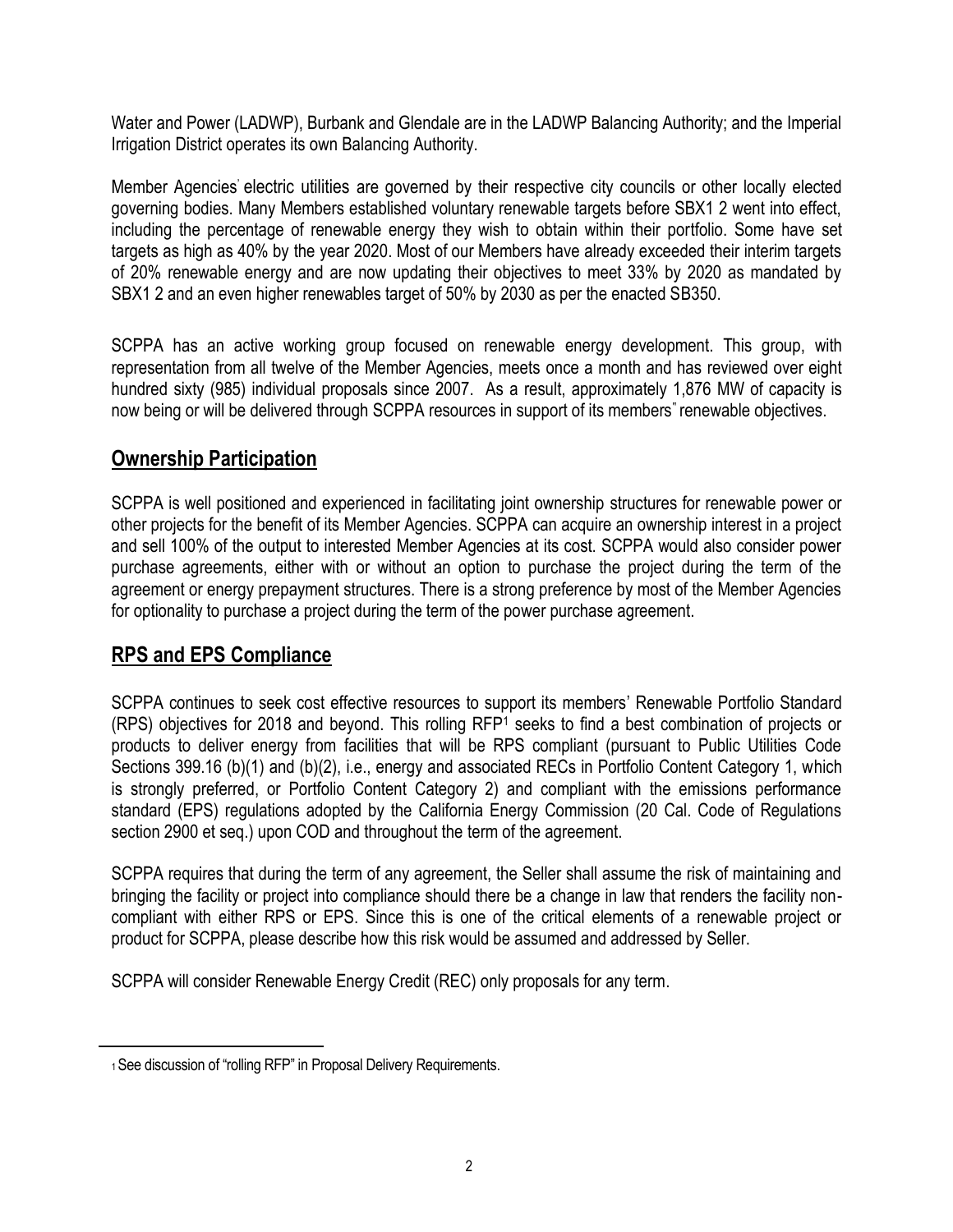# **Proposal Delivery Requirements**

One electronic copy of your proposal must be e-mailed [to](mailto:to_knguyen@scppa.org) [renewablesrfp@scppa.org](mailto:renewablesrfp@scppa.org) or delivered on CD or USB flash drive to the address below by no later than 12:00 p.m. on December 29, 2017:

> Southern California Public Power Authority Attention: 2017 Renewable RFP 1160 Nicole Court Glendora, California 91740

For general questions, please call the SCPPA offices at (626) 793-9364.

Clarification questions regarding this RFP may be addressed to [renewablesrfp@scppa.org](mailto:renewablesrfp@scppa.org)

SCPPA members seek tangible and timely opportunities to add renewable technologies to their generation portfolios and thus will not entertain experimental or speculative proposals.

Since this is a "rolling RFP," proposals may be submitted at any time during the calendar year 2017. SCPPA reserves the right to review all proposals throughout the process of this rolling RFP, to contact proposers at any time to start negotiations, and to execute one or more agreements before the deadline for delivery of proposals.

Respondents who have previously submitted proposals for consideration and have not received formal regrets notifications from SCPPA may submit updates or revisions to the previous submittals with clearly noted reference to the prior submittal(s) and identify proposed changes, all under a new Transmittal Letter.

Newly submitted proposals by a prior Respondent may make reference to prior submittals for any required elements that have not changed (such as experience) rather than resubmitting boilerplate information.

No contact may be made with the Board of Directors, Committee Members, or SCPPA Member Agencies concerning this Request for Proposals.

All information received by SCPPA in response to this Request for Proposals is subject to the California Public Records Act and all submissions may be subject to review in the event of an audit.

#### **Required Elements of Proposals**

**1. Transmittal Letter:** Provide a brief statement of the Respondent's understanding of the work to be done and commitment to perform the work as scheduled, including a summary of any exceptions taken to the RFP requirements, statement of work, specifications, and reference to any proposed contractual terms and conditions required by the Respondent. An officer authorized to bind must sign the proposal on behalf of the Respondent and must include the following declarations on the Transmittal Letter:

> *"This proposal is genuine, and not sham or collusive, nor made in the interest or in behalf of any person not herein named; the respondent has not directly or indirectly induced or*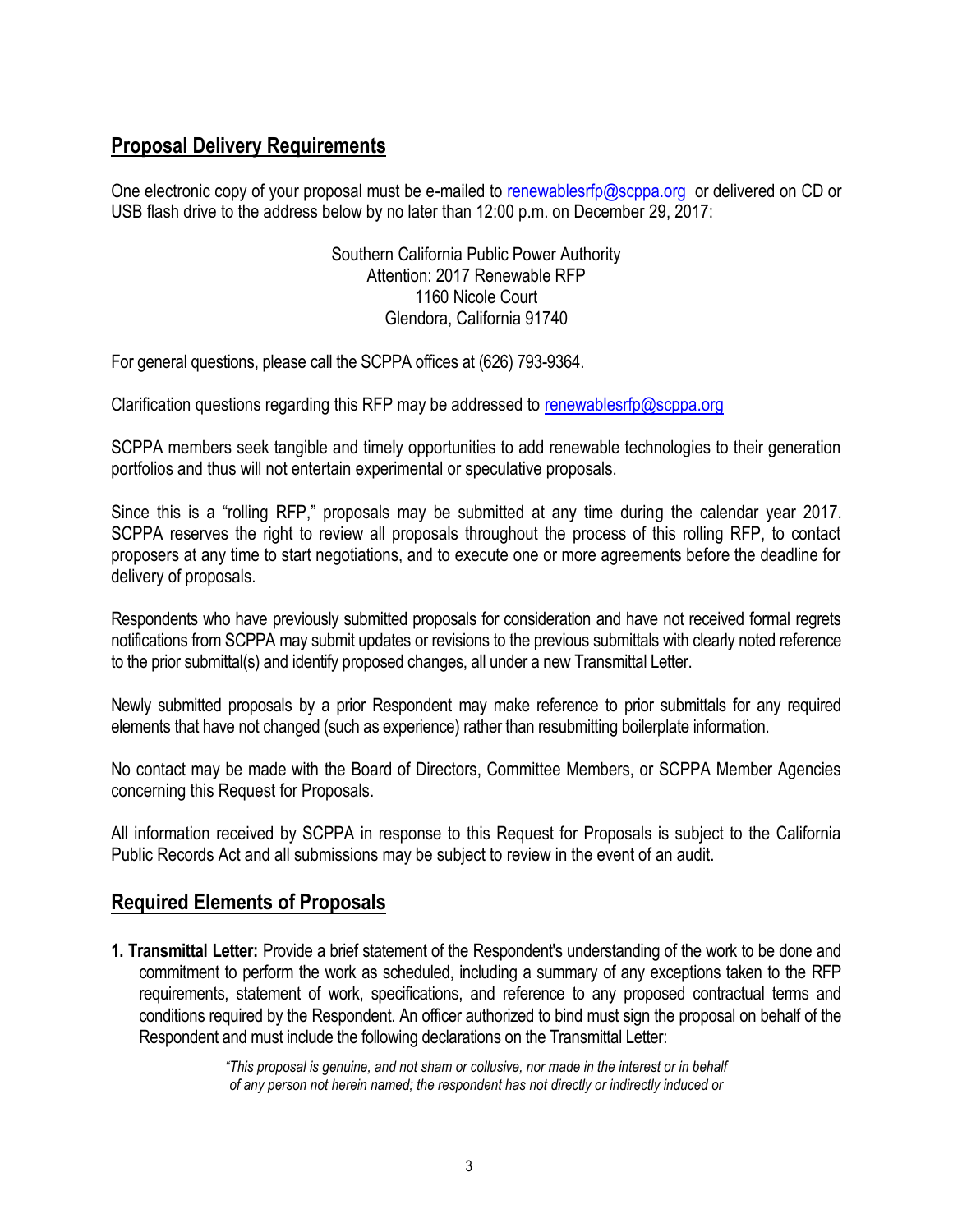*solicited any other respondent to put in a sham bid, or any other person, firm or corporation to refrain from submitting a proposal; and the respondent has not in any manner sought by collusion to secure for themselves an advantage over any other respondent."*

- **2. Applicant Information:** Provide the legal name of the company or entity making the proposal, the legal structure or form of the entity (e.g., Corporation, or LLC), physical address, e-mail address, telephone, and names and titles of individuals authorized to represent the Respondent.
- **3. Renewable Category:** Clearly identify the proposal as one or more of a combination of the following eligible renewable energy resource electricity products:
	- a. Wind, including all air-flow technologies involving a turbine of any type
	- b. Geothermal, including all temperature gradient technologies
	- c. Biomass, including dedicated waste feedstock or energy crops, and particularly feedstock and projects meeting the recently passed California Senate Bill SB 859 requirements
	- d. Biomethane, including landfill, digester gases and gas conversion or gasification technologies where the conversion to electricity occurs on the same premises as the source of fuel
	- e. Biomethane of pipeline quality to be delivered and consumed at SCPPA's conventional thermal facilities on the Southern California Gas Company system. Bidders should include in their offers a NAESB base contract and a transaction confirmation proposing term, quantities, point(s) of delivery, price and other relevant terms. Bidders please note that offers will need to comply with the current edition of the California Energy Commission Renewable Portfolio Standard Eligibility Guidebook (presently version 8, CEC Guidebook 8). Biomethane resources from California are highly recommended. A brief statement describing bidder's experience in conducting natural gas and biomethane transaction are encouraged (SCPPA may issue a separate RFP for biomethane of pipeline quality projects)
	- f. Hydro, including all mass-in-motion technologies involving fluids and hydro efficiency improvements. Capacity of hydro projects shall meet the requirements described in CEC Guidebook 8
	- g. Solar, including all photo-voltaic and photo-optic technologies where light is directly converted to electricity
	- h. Solar Thermal, including all concentration technologies where a heat transfer medium is used to generate electricity
	- i. Municipal Solid Waste (MSW) or Waste to Energy technologies that can demonstrate the absence of incineration and are able to obtain certification as a Renewable Resource by the California Energy Commission
	- j. Fuel cell utilizing a renewable fuel
	- k. Permanent Load Shifting (PLS), including energy storage and permanent load-shifting technologies with a total round-trip efficiency generally greater than eighty percent (80%)
	- l. Environmental attributes not bundled with energy (Renewable Energy Credits)
- **4. Project Details:** Clearly identify the proposed project, including the following information:
	- a. **Project Description:** Project name and location, and phases of development if applicable.
	- b. **Contract Quantity:** In MW and GWh/year, and by project phase if applicable, including nameplate rating and proposed amount of energy to be delivered. Please provide all MW increment options available for the project.
	- c. **Pricing:** Please provide all pricing structure options available, including a prepayment option.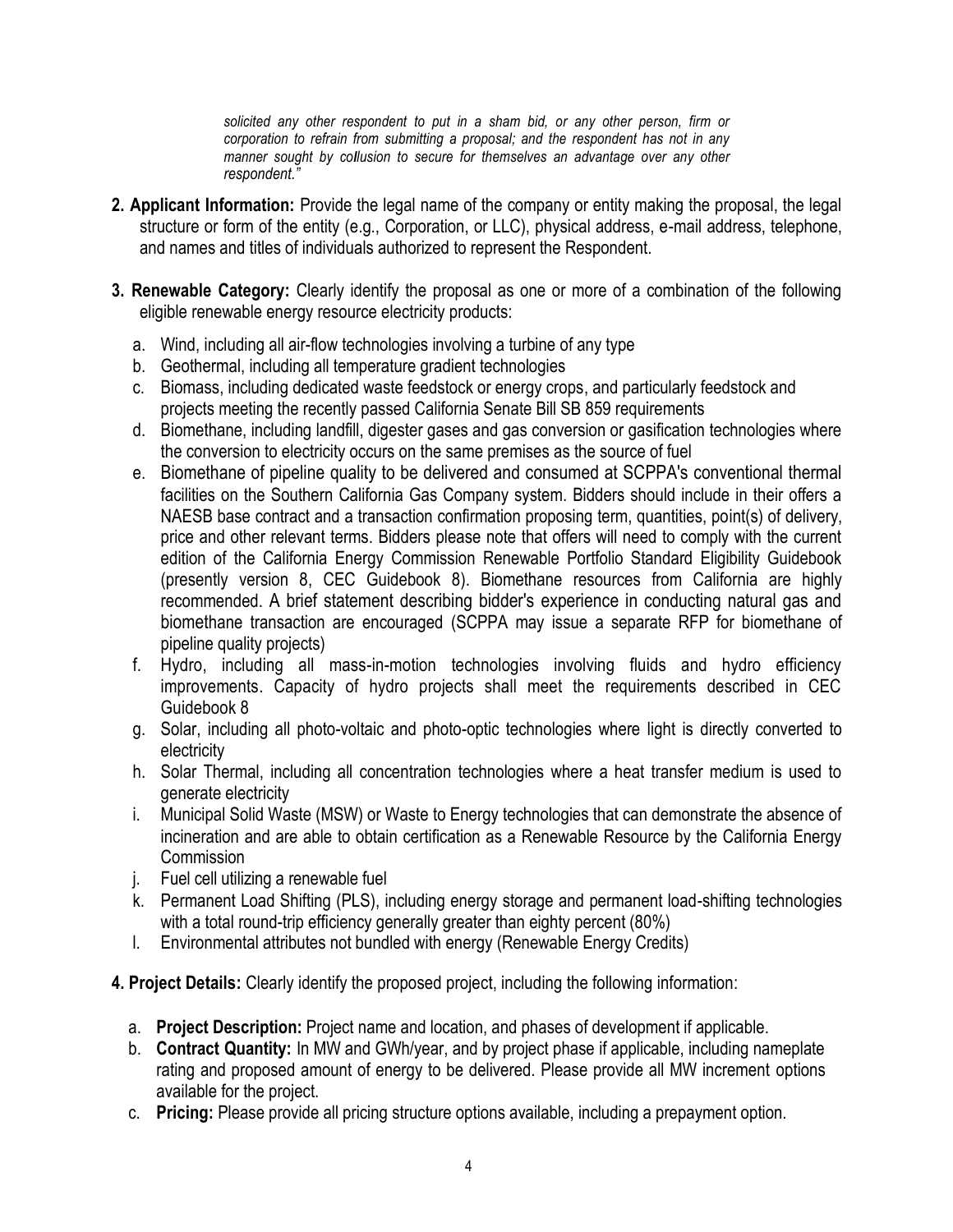- i) **Variable Index Energy Price Plus Fixed Capacity/REC Price:** Expressed in nominal value (as of the year of COD) in \$/MWh with no escalation thereafter for the value of the capacity and RECs plus a price based on a published market index for the value of the energy. This pricing structure is preferred by some of the member utilities.
- ii) **Energy Price (variable):** Expressed in nominal dollars (as of the year of COD) in \$/MWh, and itemized by cost components if applicable; the Energy Price will start on the Commercial Operation Date (COD) and may include fixed price annual escalation rates or index plus fixed price component.
- iii) **Energy Price (fixed):** Expressed in nominal dollar value (as of the year of COD) in \$/MWh, with no escalation thereafter.
- d. **Delivery Term:** Minimum term is 1 year with no maximum as the various Member Agencies are seeking both short-term and long-term delivery of energy. Please provide all delivery term options available, including seasonal and/or intra-day delivery profile options.
- e. **Energy Availability:** Maximum and minimum monthly capacity factors, seasonal shapes, resource availability profile (i.e., 8760 wind profile of availability), reliability indices (reliability of the distribution system distribution indices to potentially Forced Outage Ratios or Planned Outage Ratios of generators), dispatchability (by unit or phase if applicable) and scheduling requirements/limitations, if any; any rights for SCPPA to perform full or partial dispatch, and economic curtailment.
- f. **Buyer's Step in Right:** Include SCPPA's requirement in the proposal that the Buyer may assume or cure any default by developer in the land lease.
- g. **Point of Delivery (POD):** Cost of transmission to a delivery point shall be included in the Cost of Energy to one of the following locations where one or more of the SCPPA Members can receive energy:
	- i) Marketplace
	- ii) Westwing
	- iii) NOB
	- iv) Barren Ridge/Beacon
	- v) Crystal 500 kV
	- vi) Eldorado 500 kV
	- vii) Navajo 500 kV
	- viii) Intermountain Power Project Station (IPP) switchyard
	- ix) CAISO Grid (with preference of SP15)
	- x) Mead 230 kV
	- xi) Mead 500 kV
	- xii) Midpoint Victorville-Lugo
	- xiii) Blythe-Knob
	- xiv) Mirage 230 kV
	- xv) Palo Verde 500 kV switchyard & ISO's Palo Verde/Hassayampa 500 kV tie with SRP BAA
	- xvi) Imperial Valley 230 kV
	- xvii) Perkins 500kV
	- xviii)McCullough 500 kV
	- xix) North Gila 69 kV (ISO 69 kV tie with APS BAA)

The above listing represents locations where Member Agencies may have existing capacity rights. Other delivery points may be identified by Respondents on the condition that any and all associated costs of transmission ancillary services and scheduling are included up to the Point of Delivery.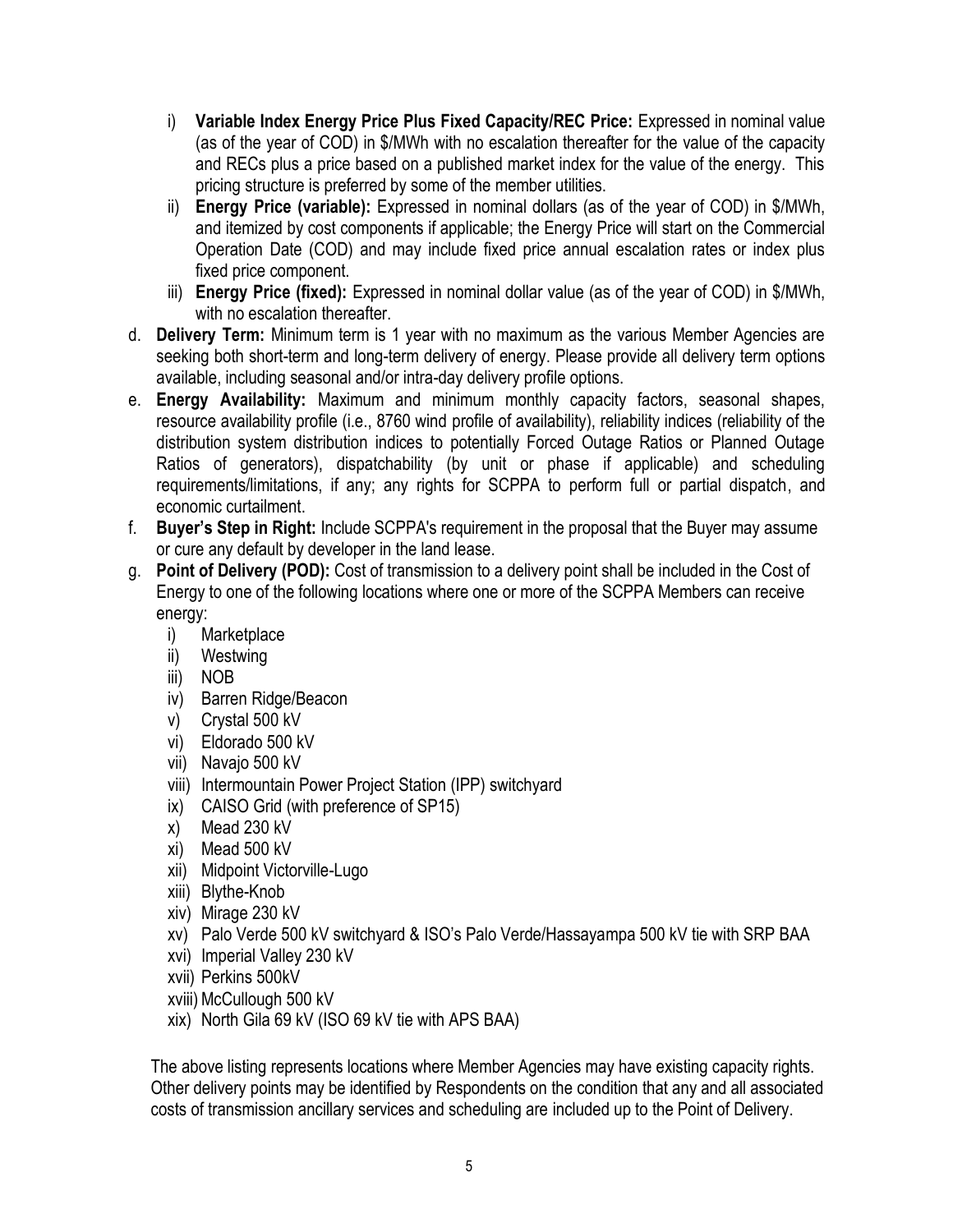**Note:** Project evaluations will include the full cost of delivery to the customers of SCPPA Members within Southern California. The point of delivery to the CAISO must indicate whether the project qualifies for Resource Adequacy and/or Local Capacity Requirement capacity benefits.

- j. **Environmental Attributes:** Ensure that SCPPA shall receive any and all environmental attributes associated with the generating facility and the energy output, including but not limited to renewable energy credits and air emission credits or offsets (i.e., Greenhouse Gas Credits, at the location of source and for the gross output of the plant or otherwise credited).
- k. **Combustion:** For any proposals that involve combustion technologies, provide details on the forecasted emissions, emissions controls, and compliance with applicable emissions regulations.
- l. **Category of Environmental Attributes:** Specify whether the project qualifies for Portfolio Content Categories 1, 2 or 3 ("bucket 1, 2 or 3") under the California Public Resources Code (CPRC) and how the project would comply with the CPRC and any future interpretations of relevant statutes by the California Energy Commission.
- m. **Capacity Rights/Shared Facilities:** Ensure that SCPPA shall receive any and all capacity rights associated with the project and/or its produced energy.
	- i) Identify any energy and/or associated project capacity to be provided/committed to parties other than SCPPA.
	- ii) Identify any project supporting/associated facilities that require shared use or third party access rights, such as intermediate distribution infrastructure, control rooms, or other intermingled facilities. Describe any controls or provisions to assure the continuation of the described project capacity, e.g., for wind proposals any adjacent or future proposals encroaching on turbine spacing or airflow; for hydro proposals any limitations or regulations on water flow, diversion or water reservoir level maintenance requirements; and other potential impacts on the proposed project.
- n. **Ownership Options:** If the proposal includes an offer of ownership to SCPPA, describe the proposed ownership, terms and conditions, floors and ceilings for purchase prices at different option dates, beginning after ITC capture and up to the end of the term, and operational structures (e.g., 100% SCPPA-owned turn-key, corporation, general partnership, limited partnership).
	- i) In the case of an offer of initial ownership to SCPPA, a purchase price at Commercial Operation Date (COD) shall be specified (and expressed as \$/kW) along with an estimate of all recurring owner costs, including but not limited to operation and maintenance costs, taxes, lease payments, royalties, and insurance.
	- ii) In case of an offer of a Power Purchase Agreement (PPA) with a purchase option, the proposal shall include (a) a delivered energy price, in \$/MWh for the energy, environmental attributes and capacity (as Cost of Energy within Section 5.c.), (b) a buyout price or detailed formula to calculate such a buyout price for each future date on which a buyout would be offered; and (c) conditions for buyout, such as expiration of tax credits or other project events.
	- iii)For PPAs, terms up to the life of the facility will be considered.
	- iv)In order to get the lowest cost PPA by utilizing its low cost financing capability, when applicable, SCPPA would prefer to have the option to prepay for energy at the commercial operation date or use similar structures in any PPA.
	- v) No changes to a PPA will be expected during project financing or a change in control event.
- o. **Project Plan to Commercial Operation Date:** Identify the proposed commercial operation date with a satisfactory major milestone schedule that includes at least the following:
	- i) Proposed schedule for obtaining and developing site access and control through executed leases, fee purchases, approvals, or other means.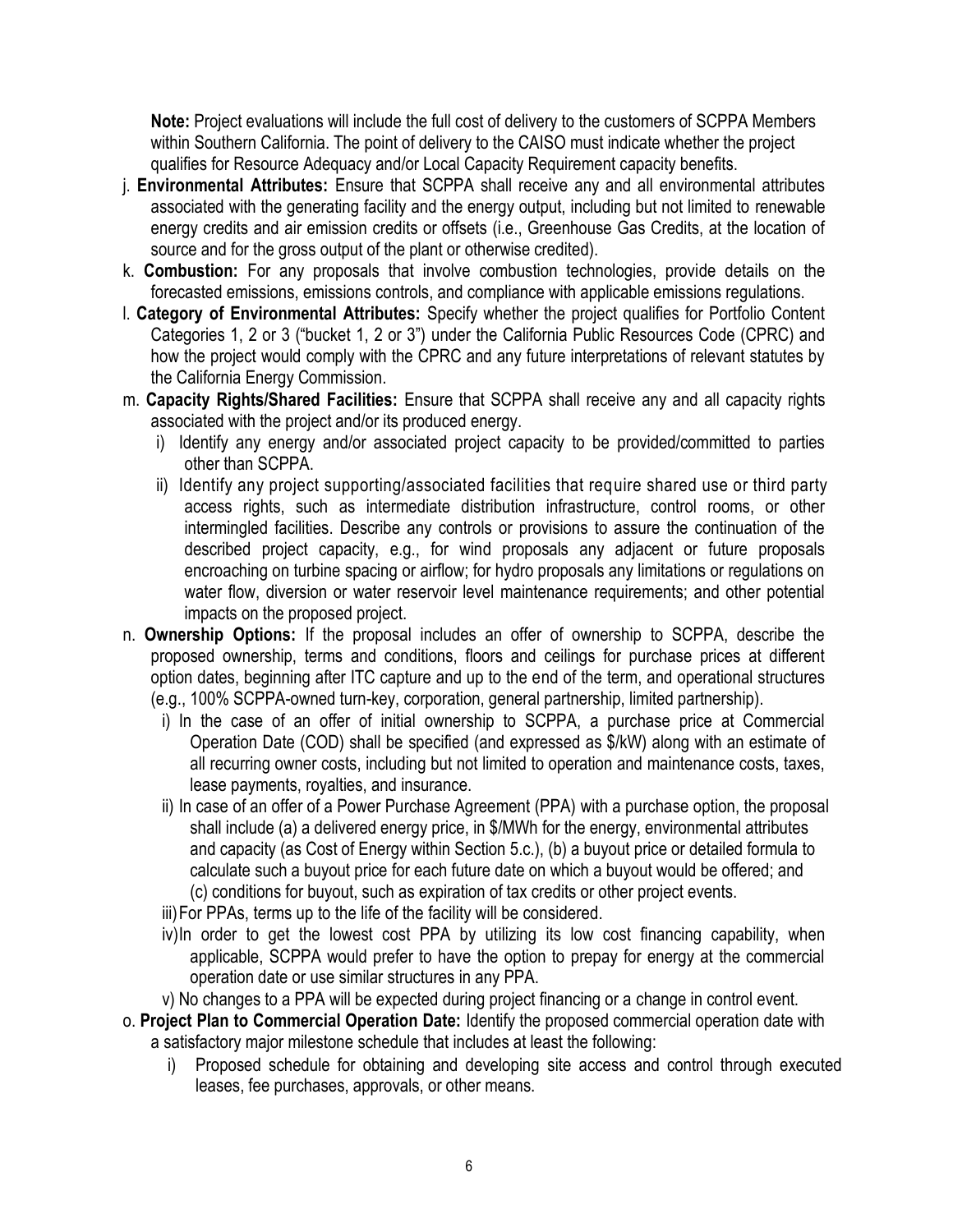- ii) Details of any prior or existing settlements made for environmental mitigation and clearly identified post-construction or pass-forward mitigation obligations that would be forwarded to SCPPA in the event a contract is executed (e.g., reserve or offset land for environmental habitat or reconstruction).
- iii) Proposed schedule for obtaining construction and operational permits and licenses, and construction financing.
- iv) Proposed construction schedule, including major equipment purchasing, anticipated Factory Acceptance Testing of major components, Site Tests, commencement of test-energy and Commercial Operation Date (COD).
- v) For projects or operations requiring water or make-up water, description of the water supply requirements and provisions for supply.
- vi) Proposed schedule or application status to acquire necessary transmission and interconnection service.
- vii) Description of whether and to what extent any environmental studies have been carried out with respect to the proposed project and how compliance with the California Environmental Quality Act (CEQA), which is a requirement before an agreement can be executed by SCPPA, might be effectuated, including, if the Project is located outside California, how Title 14 Section 15277 of the California Administrative Code is or will be addressed by the project.
- p. **Future Energy Storage Options**: Identify any energy storage solutions that can be included with the renewable energy project at some time in the future.
- q. **Applicable to Renewable Energy Projects only**: Please provide as much information as possible in the Preliminary Term Sheet in Appendix A (posted as a separate document below).
- r. **Financing and Tax Equity Investor**: Describe how the project will be financed such as; by parent company, backflip leverage, or some sort of Yieldco Structure.
- s. **Credit Support and Security:** Express in nominal dollars the amount of Performance Assurance provided from execution of the Power Purchase Agreement through COD and the amount of Performance Assurance provided after Commercial Operation Date as a letter of Credit, cash, or guaranty.
- t. **Buyer Operational Reliability Curtailment:** Express in MWh per year or hours per year the amount Buyer can curtail without compensation.
- **5. Experience:** Respondent will clearly identify project participants and management team including those responsible for design, construction, permitting, operations and maintenance.
	- a. Describe your firm's organizational structure, management qualifications, and other contract related qualifications, including number of years the firm has been in business.
	- b. Specify key employees and describe their experience with the development, construction, finance closing, commercial operation, and maintenance of similar projects as proposed by Respondent in response to this RFP.
	- c. Provide current financial statements of all entities involved as Project participants or as part of the management team. This shall include items such as audited financial statements (not more than twelve months old) annual reports, FERC Form 1, and any other applicable financial information. If none of the above is available, Respondent shall provide verifiable financial statements for the past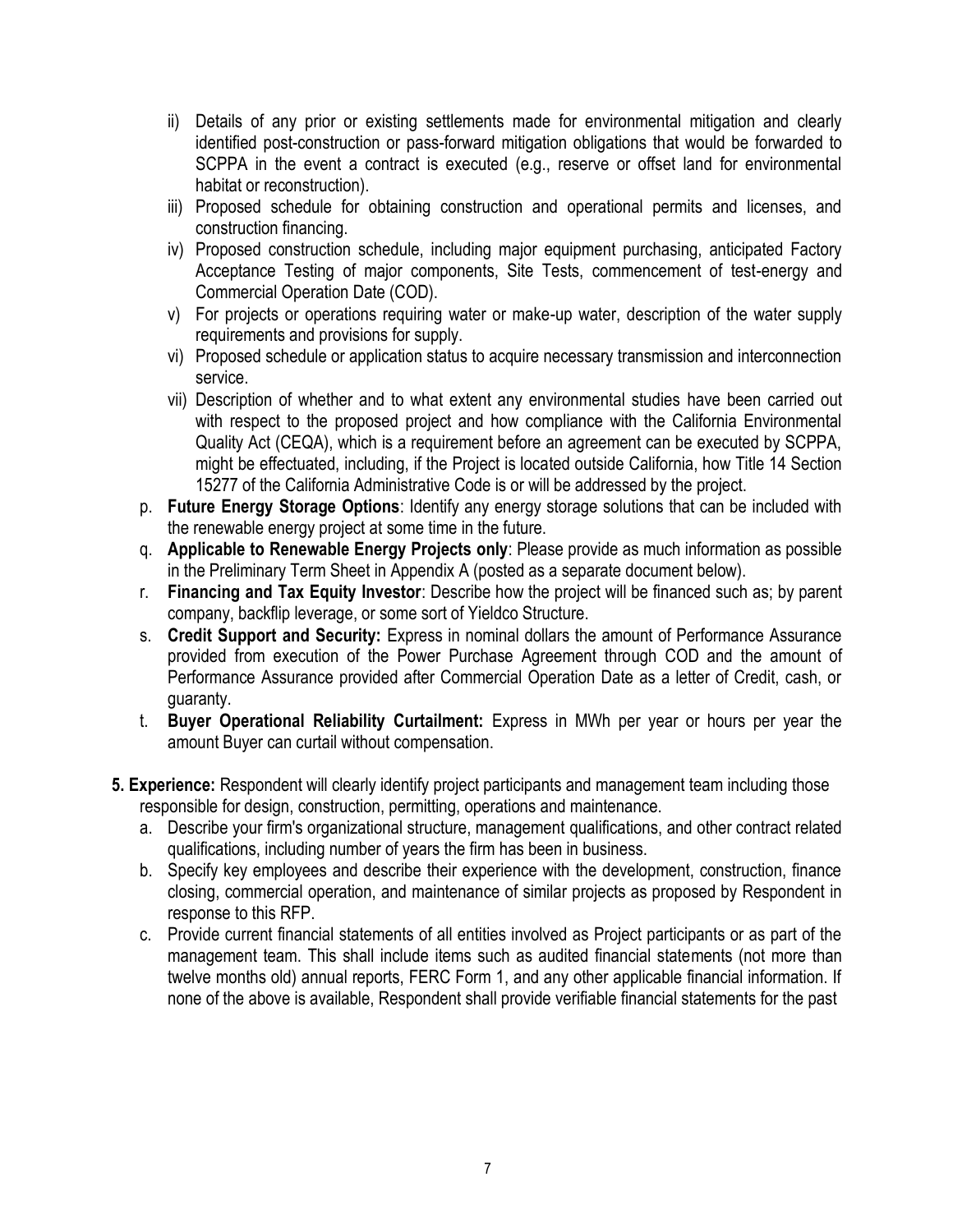three (3) years if available, and Respondent's Dunn & Bradstreet identification number, where available.

- d. Provide a commitment statement for the retention and use of key employees as proposed, their availability to initiate and sustain the proposal, as well as planned supplemental employees if key employees are not available to assure project delivery.
- e. Indicate any and all pending litigation that could affect the viability of Respondent's proposal or Respondent's financial stability.
- f. Identify existing projects in commercial operation that Respondent has developed and/or operates. Provide a list of references for similar projects completed, including a contact person, phone number and address.
- g. State whether Respondent will use subcontractors to perform services pursuant to the contract. Should the use of subcontractors be included, Respondent shall provide the same assurances of competence for the subcontractor, plus the demonstrated ability to manage and supervise the subcontracted work. Subcontractors shall not be allowed to further subcontract with others for work on this program. The provisions of this contract shall apply to all subcontractors in the same manner as to the Respondent.
- h. Describe the project/generation technology and technical resource data, including any studies or reports regarding the resource.

## **Terms and Conditions**

- 1. If selected, SCPPA desires to enter into exclusive negotiations with respondent as may be facilitated through an execution of a Letter of Intent (LOI), Exclusivity Agreement or other agreements.
- 2. SCPPA reserves the right to cancel this RFP at any time, reject any and all proposals and to waive irregularities, if any.
- 3. SCPPA shall determine at its sole discretion the value of any and/or all proposals including price and non-price attributes.
- 4. Proposals may be sub-divided or combined with other proposals, at SCPPA's sole discretion.
- 5. SCPPA shall perform an initial screening evaluation to identify and eliminate any proposals that are, for example, not responsive to the RFP, do not meet the minimum requirements set forth in the RFP, are not economically competitive with other proposals, or are submitted by Respondents that lack appropriate creditworthiness, sufficient financial resources, or qualifications to provide dependable and reliable services for this RFP.
- 6. SCPPA reserves the right to submit follow up questions or inquiries to request clarification of information submitted and to request additional information from any one or more of the Respondents.
- 7. SCPPA reserves the right, without qualification and in its sole discretion, to accept or reject any or all proposals for any reason without explanation to the Respondent, or to make any award to that Respondent, who, in the opinion of SCPPA, will provide the most value to SCPPA and its Members.
- 8. SCPPA may decline to enter into any potential engagement agreement or contract with any Respondent, terminate negotiations with any Respondent, or to abandon the request for proposal process in its entirety.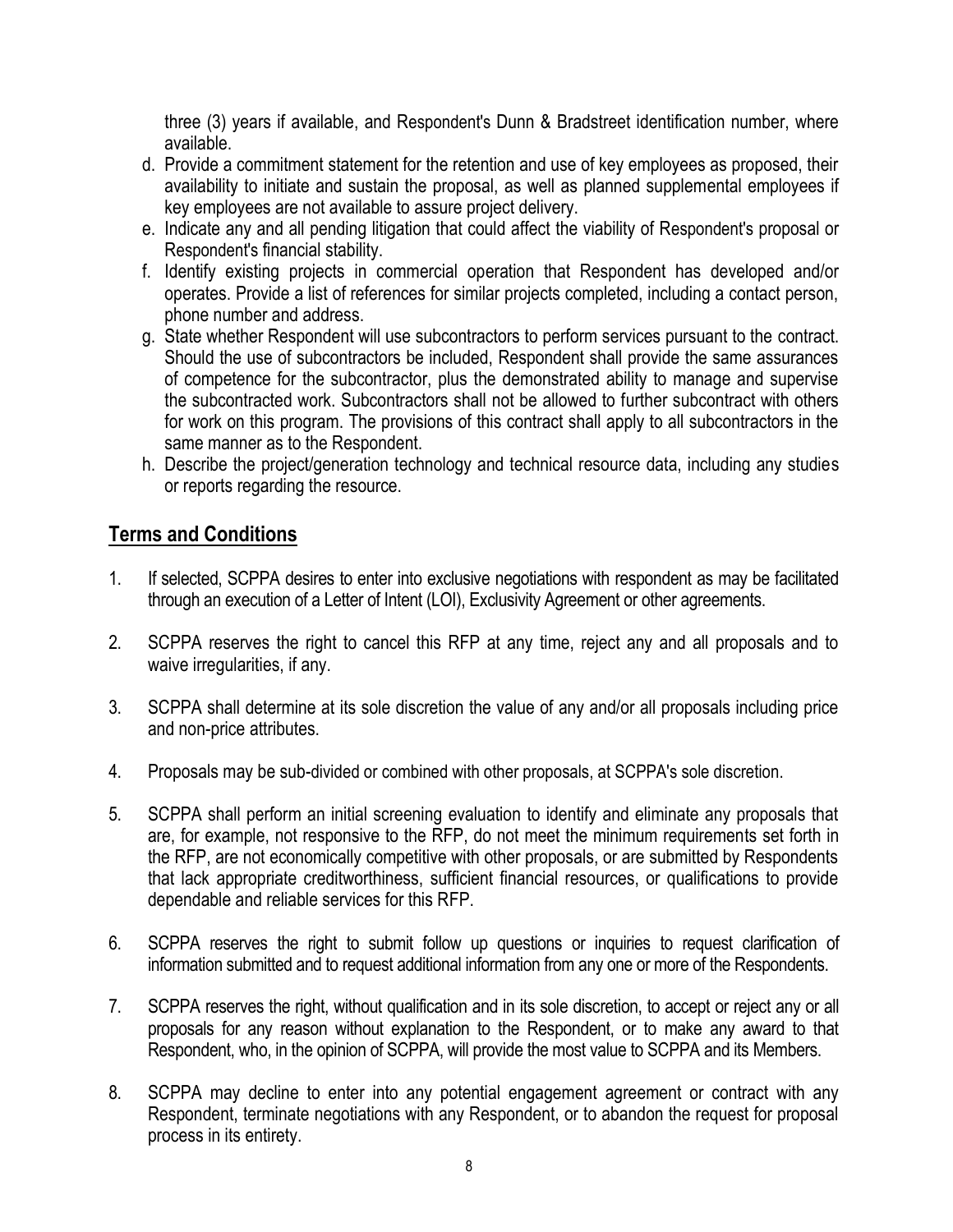- 9. Those Respondents who submit proposals agree to do so without legal recourse against SCPPA, its Members, their directors, officers, employees and agents for rejection of their proposal(s) or for failure to execute or act on their proposal for any reason.
- 10. SCPPA shall not be liable to any Respondent or party in law or equity for any reason whatsoever for any acts or omissions arising out of or in connection with this RFP.
- 11. SCPPA shall not be liable for any costs incurred by any Respondents in preparing any information for submission in connection with this RFP process or any and all costs resulting from responding to this RFP. Any and all such costs whatsoever shall remain the sole responsibility of the Respondent.
- 12. SCPPA may require certain performance assurances from Respondents prior to entering into negotiations for work that may result from this RFP. Such assurances may potentially include a requirement that Respondents provide some form of performance security.
- 13. Prior to contract award, the successful Respondent may be asked to supply a detailed breakdown of the applicable overheads and fringe benefit costs that are part of the labor rates and other direct costs associated with the services to be performed.
- 14. SCPPA Members, either collectively or individually may contact Respondents to discuss or enter into negotiations regarding a proposal. SCPPA is not responsible or liable for individual Members interactions with the Respondent which are not entirely conducted through SCPPA or at SCPPA"s option or election to engage the Respondent as defined within the RFP.
- 15. Submission of a Proposal constitutes acknowledgement that the Respondent has read and agrees to be bound by the terms and specifications of this RFP and any addenda subsequently issued by SCPPA.
- 16. Information in this RFP is accurate to the best of SCPPA's and its Members" knowledge but is not guaranteed to be correct. Respondents are expected to complete all of their due diligence activities prior to entering into any final contract negotiations with SCPPA.
- 17. SCPPA reserves the right to enter into an agreement with more than one Respondent, to choose not to contract with any Respondent with respect to one or more categories of services, and to choose to suspend this RFP or to issue a new RFP that would supersede and replace this RFP.
- 18. SCPPA reserves the right to negotiate definitive agreements including but not limited to power purchase agreements and other agreements with a Respondent with any and all terms and conditions that SCPPA and/or its Members deem appropriate or desirable, whether or not such terms or conditions are specifically set forth in this RFP.
- 19. SCPPA reserves the right to propose that other publicly-owned utilities that are not SCPPA Member Agencies be included in certain contracts.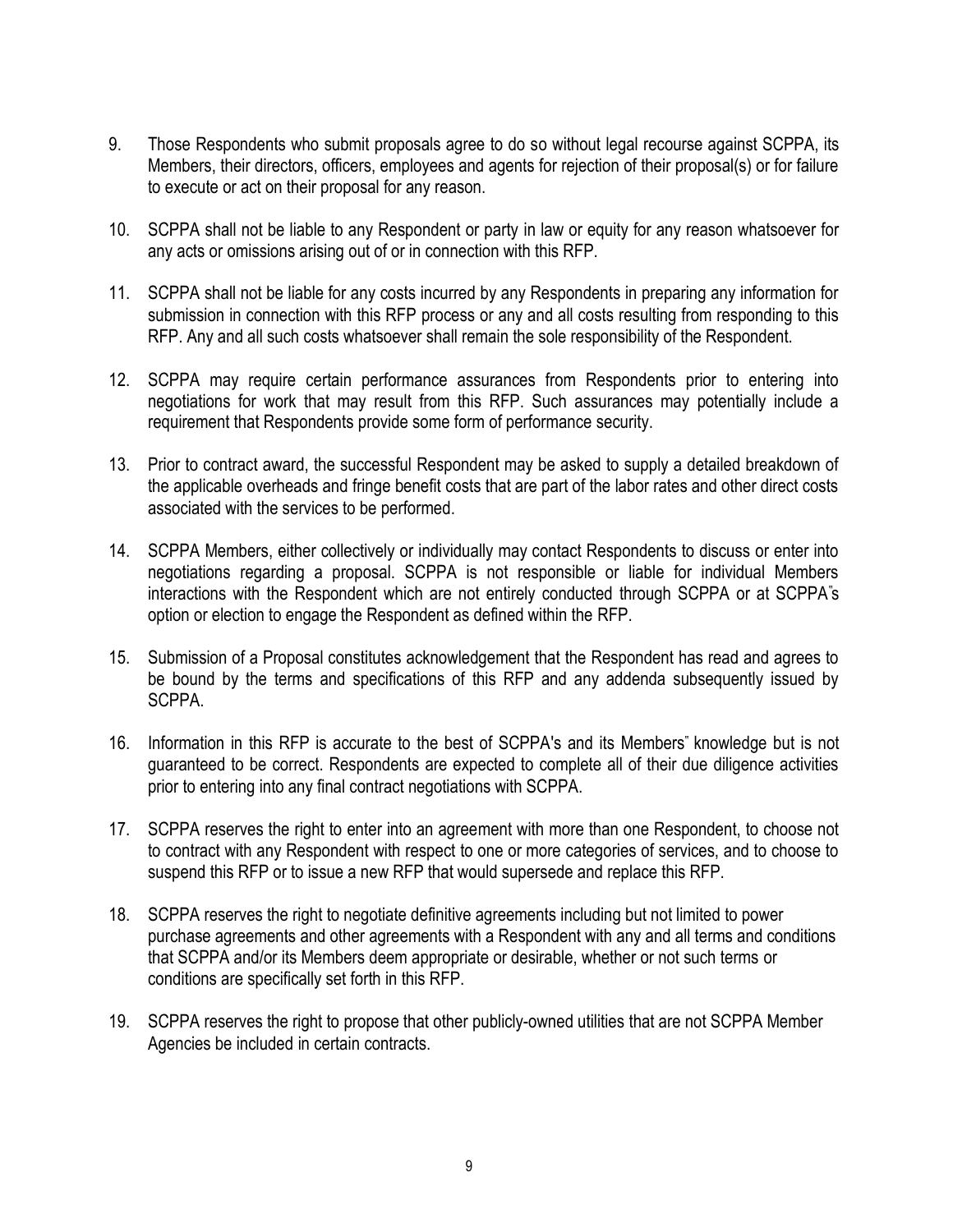# **Additional Requirements for Proposal**

- 1. **Consideration of Responses:** Submitted proposals should be prepared simply and economically, without the inclusion of unnecessary promotional materials. Proposals submitted in hardcopy form should be submitted on recycled paper that has a minimum of thirty percent (30%) post-consumer recycled content and duplex copied (double-sided pages) where possible. (Applicable when LADWP is a potential project participant)
- 2. **Insurance, Licensing, or other Certification:** If selected, the Respondent will be required to maintain sufficient insurance, licenses, or other required certifications for the type of work being performed. SCPPA or its Members may require specific insurance coverage to be established and maintained during the course of work and as a condition of award or continuation of contract.
- 3. **Non-Discrimination/Equal Employment Practices/Affirmative Action Plan:** If selected, the Respondent and each of its known subcontractors may be required to complete and file an acceptable Affirmative Action Plan. The Affirmative Action Plan may be set forth in the form required as a business practice by the Department of Water and Power of the City of Los Angeles which is SCPPA's largest Member. (Applicable when LADWP is a potential project participant)
- 4. **Prevailing Wage Rates:** If selected, the Respondent will be required to conform to prevailing wage rates when applicable to the work being performed. Workers in California shall be paid not less than prevailing wages pursuant to determinations of the Director of Industrial Relations as applicable in accordance with the California Labor Code. To access the most current information on effective determination rates, Respondent shall contact:

Department of Industrial Relations Division of Labor Statistics and Research PO Box 420603, San Francisco, CA 94142-0603 Division Office Telephone: (415) 703-4780 Prevailing Wage Unit Telephone: (415) 703-4774 Web: <http://www.dir.ca.gov/dlsr/DPreWageDetermination.htm>

- 5. **Child Support Policy:** If selected, Respondent may be required to comply with the City of Los Angeles Ordinance No. 172401, which requires all contractors and subcontractors performing work to comply with all reporting requirements and wage earning assignments and wage earning assignments relative to court ordered child support. (Applicable when LADWP is a potential project participant)
- 6. **Supplier Diversity:** Respondents may be required to take reasonable steps to ensure that all available business enterprises, including Small Business Enterprises (SBEs), Disadvantaged Business Enterprises (DBEs), Women-Owned Business Enterprises (WBEs), Minority-Owned Business Enterprises (MBEs), Disabled Veteran Business Enterprises (DVBEs), Lesbian, Gay, bisexual, or Transgender Business Enterprise (LGBTBE) and other Business Enterprises (OBEs), have an equal opportunity to compete for and participate in the work being requested by this RFP. Efforts to obtain participation of these business enterprises may reasonably be expected to produce a twenty-five percent (25%) participation goal for SBEs and three percent (3%) for DVBEs. For the purpose of this RFP, SCPPA's Supplier Diversity program is modeled after that of the Los Angeles Department of Water and Power. Further information concerning the Supplier Diversity Program may be obtained from the Supply Chain Services Division of the Los Angeles Department of Water and Power. (Applicable when LADWP is a potential project participant)